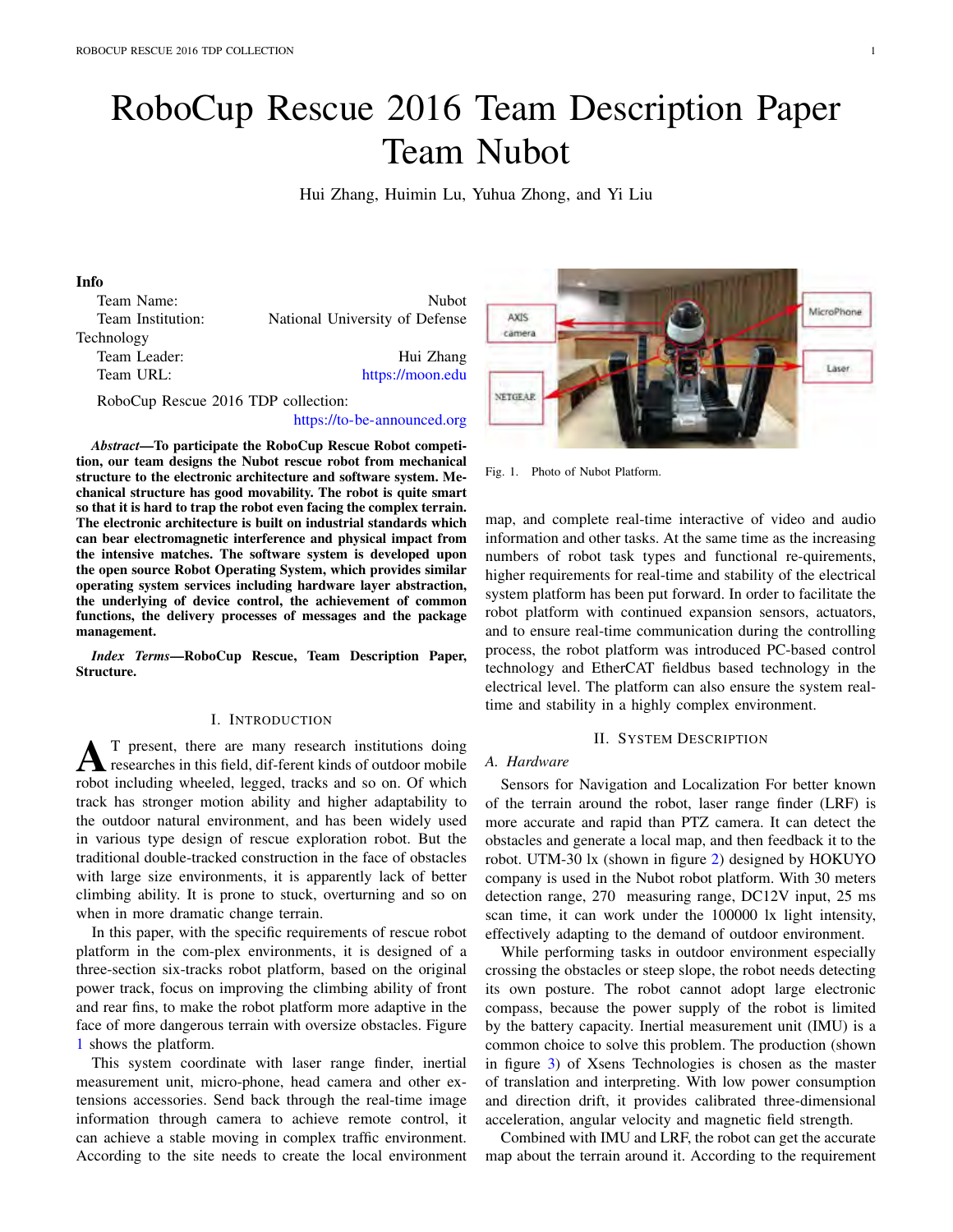

Fig. 2. HOKUYO laser range finder UTM-30 lx.



Fig. 3. Xsens inertial measurement unit.

of the competition rules, the victims have such signs of life: visual, thermal, motion, sound and CO2. Our team uses camera, carbon dioxide sensor, infrared sensor and microphone to identify the victim.

Robot Locomotion

The mechanical structure of Nubot is shown in figure 4. Every three tracks are set at each sides of the robot body as a group. Each group of three tracks consists of front-fin, maintrack and back-fin. The couplings of the tracks could rotate freely by the motor drive.

Crossing normal terrains, the robot platform raises the fronttracks and back- tracks to shrink the contact surface between the tracks and the ground, which greatly reduces the frictional resistance and enables the robot platform to veer quickly with less radius of turning circle. In the process of traveling though the complex terrains, the couplings could be driven to rotate for changing the relative posture of the tracks, which increase the contact surface to provide the robot platform enough mobile power.

For example, when dealing with the subsidence road, the



Fig. 4. Standard robot platform: Nubot Rescue Robot.



Fig. 5. The tracks appearance and sliding cross coupling.

robot puts the front-tracks and back-tracks horizontally to extend the length of the robot and the contact surface, which provides extra grip and power to enhance the adaptability of complex terrains. And by changing the relative position of the tracks, the robot could actively adjust the center of gravity while climbing oversize obstacles or stairs.

For tracks, larger contact surface will provide more grip and power for the robot platform to travel, which on the contrary means more frictional resistance and energy dissipation in turning. The tracks appearance of Nubot robot platform is shown in Fig 5, which is designed by both considering the motive power and turning flexibility to ensure that the robot have enough power to cross the obstacles and keep the turning center is exactly the body center of the robot.

The power source of the robot platform provided by four drive motors. Considering that the tasks are mainly performed in outdoor environments which require sufficient drive power and loading. The drive motor of Maxon-241412 has the power of 150w and the reduction ratio of 26:1, which provide enough power to dealing with most of the complex terrains. Two drive motors placed at the both sides of the robot are the main power motors (motor1 and motor2 in Fig  $6$ , which drive the two main tracks forward or backward. And though the differential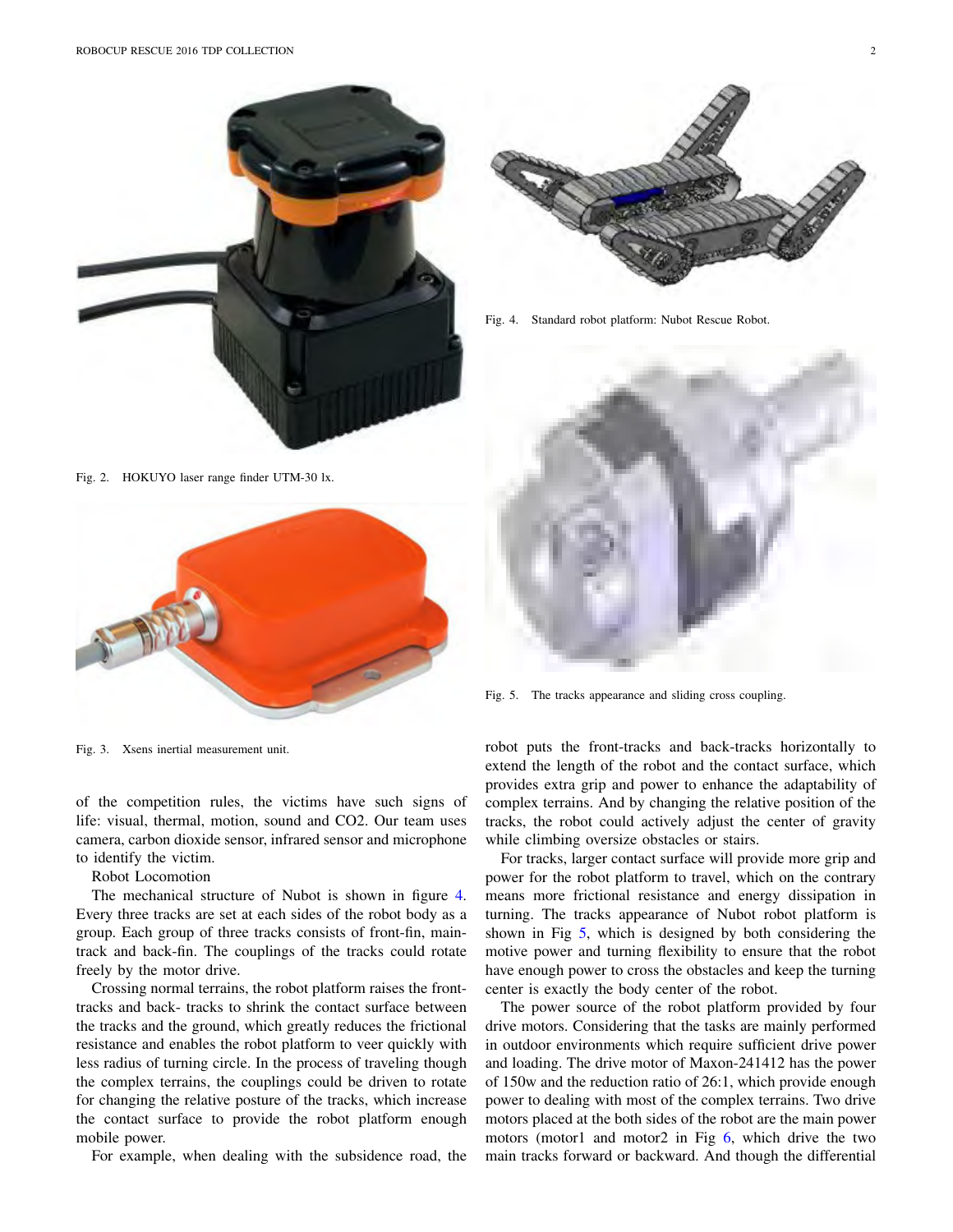

Fig. 6. The drive motors configurationg.



Fig. 7. The mechanical structure of the robot platform.

motion of the two drive motors, the robot could turning on the spot. The other two motors (motor3 and motor4 in Fig 6 control the two groups of fins to rotate up or down by driving the couplings, which help the robot to climb the obstacles or to cross the subsidence area. For compensating for the relative error of the couplings, the sliding cross coupling is configured at the four joints.

The mechanical structure of the robot platform is as shown in the Fig 7. The size of the robot platform is decided by the motive power, load weight, task characteristics of the platform and some other factors. Larger size offers the robot better stability and load weight, but often increase the burden of power system and reduce the endurance time. The technical parameters of the Nubot robot platform are listed in the Tab.1, which are designed to balance the strong power, flexibility and endurance time for adapting the complex terrains.

#### *B. Software*

Refer to Table I in the Appendix.

After we set power to the robot, we can drive the robot in 2 modes. One is artificial control, and the other is autonomy. In artificial control, the robot uploads the camera driver, and the operator drive the robot with the real-time video information. In autonomy mode, through the SLAM arithmetic, the robot searches the unknown area all by itself. If there is any problem just like mechanical broken, system break-down, electrical issue or box damaging, we can stop the robot by GUI control button. The GUI window is shown in figure 8.

Map generation/printing



Fig. 8. Nubot GUI.



Fig. 9. Netgear router R6300 v2.

The purpose of the mission is the robot gets the map of the whole environment, no matter the robot is autonomy or artificial control. Our strategy is the moment we put the robot in line, the robot uploads the laser drivers and begins mapping. If the robot drops out during searching, we save the present map and restart the SLAM system. After the robot accomplishes the mission, we submit the best one of the maps. Our SLAM system bases on the architecture of the German team Hector Darmstadt.

#### *C. Communication*

During the competition, we used two NETGEAR doublefrequency gigabit ac 802.11wireless routers (shown in figure 9) to form a wireless network. As the requirement of the competition, the router works in 5 GHz channel network. The communication rate of up to 1750 MBPS makes that the mobile robot under complex electromagnetic environment can also achieve the basic communication function. In the case of chaotic wireless channels, it is still able to stay at least 640 MBPS transmission rate. And it provides the basis of bandwidth for transmission video, voice and data security for remote control. In addition, the robot will also configured mechanical arm with many degrees of freedom, microphones and other sensors.